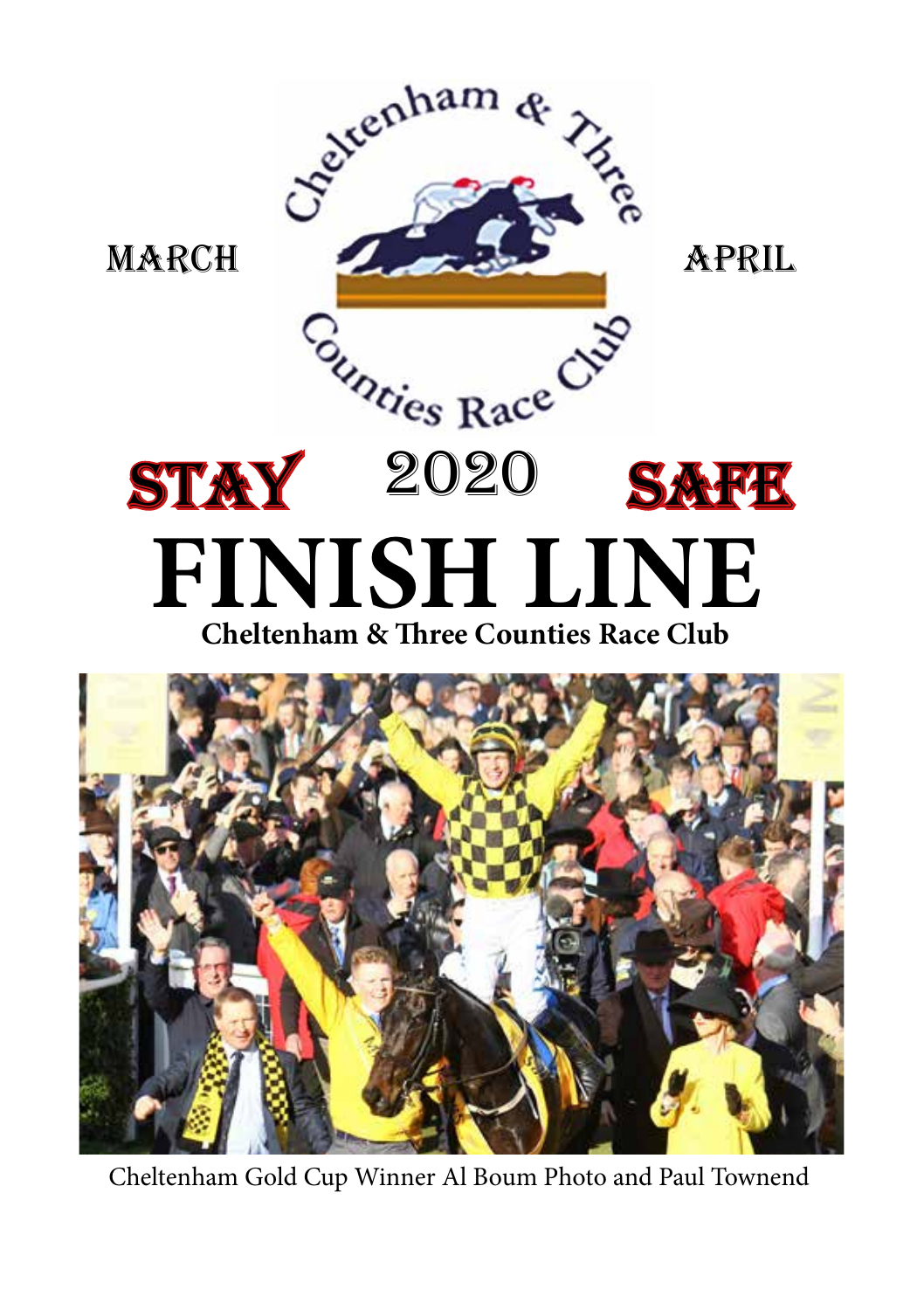# PUNCHESTOWN Punchestown 2020 Cancelled The 2021 Punchestown Festival is scheduled to take place from Tuesday 27th April to Saturday 1st May. **FOR ME , NCHESTOWN IS HOME RUBY WALSH**

**BE PART OF THE PUNCHESTOWN EXPERIENCE**

**FESTIVAL 2020 TUESDAY 28 APRIL – SATURDAY 2 MAY** 

**PUNCHESTOWN.COM**

## RICHARD DAVIS AWARD

For the Top Conditional Jockey riding at Cheltenham, Chepstow, Hereford, Ludlow Stratford, Warwick and Worcester during the period  $6<sup>th</sup>$  May 2019 – 26<sup>th</sup> April 2020

(Sponsored by the Cheltenham &Three Counties Race Club)

Scoring: a Winner 10 points, a Second 7 points, a Third 4 points, a Fourth 2 points.

### **Final Placings for the 2019 – 2020 season**

| 1 <sup>st</sup> | <b>Connor Brace</b>    | 239 pts | cenham          |
|-----------------|------------------------|---------|-----------------|
| 2 <sub>nd</sub> | Jonjo O'Neill Jr       | 212 pts |                 |
| 3 <sup>rd</sup> | <b>Ben Jones</b>       | 178 pts |                 |
| 4 <sup>th</sup> | <b>Bryan Carver</b>    | 117 pts | unties Race Cur |
| 5 <sup>th</sup> | <b>Charlie Price</b>   | 93 pts  |                 |
| 6 <sup>th</sup> | <b>Richard Patrick</b> | 92 pts  |                 |

Richard Davis was a talented jump jockey tragically killed in a fall over fences in 1996. This award is named in his memory.

### Tipster Competition

With horse racing in the UK completely suspended until beyond the closedown date of Saturday 2nd May, but with the Irish Authorities still harbouring thoughts of a resumption within 10 days of their Government sanction, we are potentially at the end of the Competition. A full list of confirmed prize-winners and their respective awards will be published in the next Club Magazine.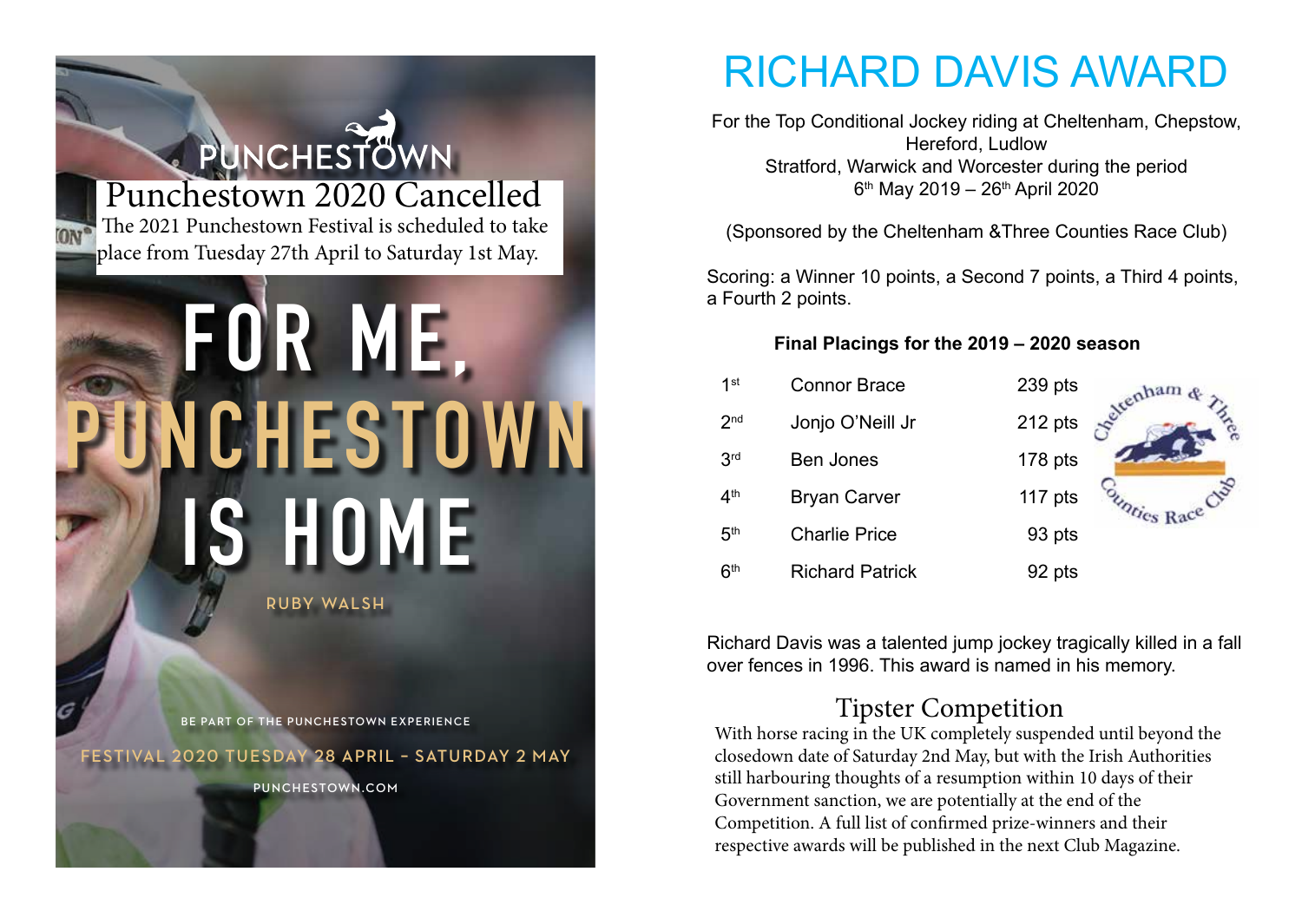### *The Adventures of Dodge and Pacha.... By Lucy Sharp*

of things have happened out. We had the local hunt and changed. The world meet at my parents farm. as we all know it has been turned upside down in recent a very wet and windy day, it weeks… we have gone from was a lovely day too. I had a the non stop busy days of our very hectic day to start with everyday lives to being stuck as I had all of the horses to do in our homes on lockdown. For me, along with many of for his debut. I had 5 horses you I'm sure, the only time of to muck out and put on the escape and chance of sanity horse walker before even is when I can get out and be with my boys. Down at the sure I gave Pacha a bubble stables or out on a ride with them is now the only chance I can have at a glimpse of my field so that he was looking normal life.

Before all of this kicked off then mucked out the boys and brought a dark cloud and their girlfriend before above us all, I talked about the boys getting ready for some exciting times. Pacha was getting fit and ready for a days hunting and Dodge was getting fit and ready for that was glowing white, a Cheltenham, to take part quick flick over to make sure in the RoR Parade at the he was even more beautiful festival.

Firstly, Pacha. He was first to began to plait his mane and

So, since the last article lots get out and about for his day What a day it was. Although before getting Pacha ready looking at my boys. I made bath the evening before when I got him in from the amazing. In the morning I beginning to make Pacha look beautiful. I gave his white sock a quick wash (seeing as he couldn't possibly keep it clean for one evening) so then he already is and then

stood steady as a rock at the meet, good job as I helped myself to all of my mums homecooked sausage rolls, cake and egg sandwiches, let alone a sneaky port or two. I don't normally drink, letalone at 10 o'clock in the morning but there is something about being stood in a field in the middle of a winters morning in the freezing cold that makes it all okay.



We had a great day, especially as one of my childhood friends came along for the day as well. Denise and I have known each other since we were kids. We crossed this whole ordeal

tail. And my goodness did he went to Pony Club together, look smart , even if I do say we were inseparable back so myself. I know I felt the then. Pacha was amazing pressure to look just as good and he made it very clear on board so I didn't show to me and everyone around him up that's for sure. He him that he was very happy to be out again. I now know exactly what Will Biddock meant when he said… Pacha Du Polder... MACHINE!! Indeed he is, he gave me the best days hunting I've ever had and was a complete gentleman to me seeing as I haven't been out for a good couple years.



All I can say is bring on next season. Hopefully we will get some more chances to go out then we did this year. But in the mean time, we are going to try our hand at a spot of showing. Hopefully. Fingers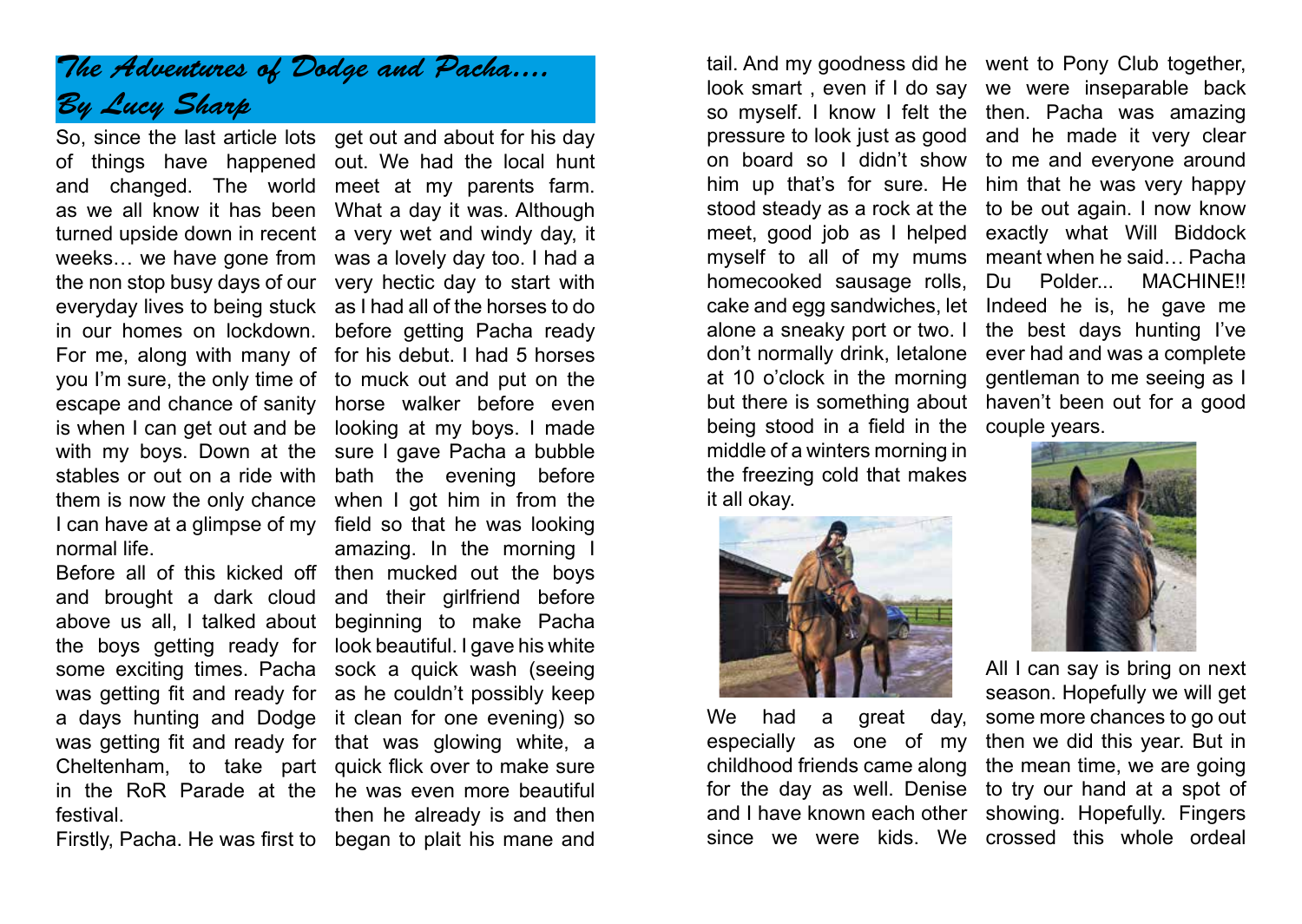we find ourselves in at the moment is over and we can have a nice few outings this summer.



As you all know by now, I have two handsome boys in my life. The one and only Dodging Bullets! Where do I start with him? We have just had the three year anniversary of having him at home with me which means it is now nine years that I have had him in my life. And what an amazing nine years it has been!! My love continues for this amazing boy and would not change him for the world. He's been right by my side through some rough times this past year and has helped me through the lot. He loves his life, gives his all no matter We then returned to the

what he does and does me proud at everything he does! We have been getting ready to parade again at Cheltenham for the RoR parade. We had a great time again this year. Despite all the worry over what was brewing, the RoR organised a great day, and made us feel very welcome and delivered a stress free day. I gave Dodge a bath the evening before to make sure that he was looking his best for the day. We started the day by making sure the rehab horses were sorted, mucked out and had their time on the walker. Followed by heading over to Ditcheat to borrow the lorry that Mr Nicholls kindly let me borrow for the day. Back to get all the gear and Dodge bandaged up and loaded. We had a good journey there to arrive at 10 o'clock. We unloaded the gear and found Dodge his stable before taking him to have another bubble bath after getting a little sticky as always on the journey over.

stable to get him plaited up and ready to go. We were on board and in the arena waiting for 12 o'clock. We headed up to the parade ring in number order. Walking up the track the runners normally canter down to the start, In front of the stands, seeing the crowds from a different angle that I have always been used too and what an amazing feeling it is.



To be riding the horse around the parade ring that I used to lead around for the jockey to get on. To show him off to the crowds and all of his owners was amazing. To hear the

comments from both parties on how well he looked and how he looked like he was ready to get back out there again. It was nice to feel him enjoying himself this year. He loved being back there, strutting his stuff with confidence and sass. He does me proud everyday but the smile beaming across my face said it all.

I don't know where I would be without my boys at this current time. And I'm sure that anyone else that has a horse will agree with me, they definitely make these days bearable and a happier place when I am with them. I hope everyone stays safe in these hard and scary times.

Lots of love Lucy, Dodge and Pacha x

Editor: It was a pleasure to see Dodge going round the parade ring and didn't he look a picture.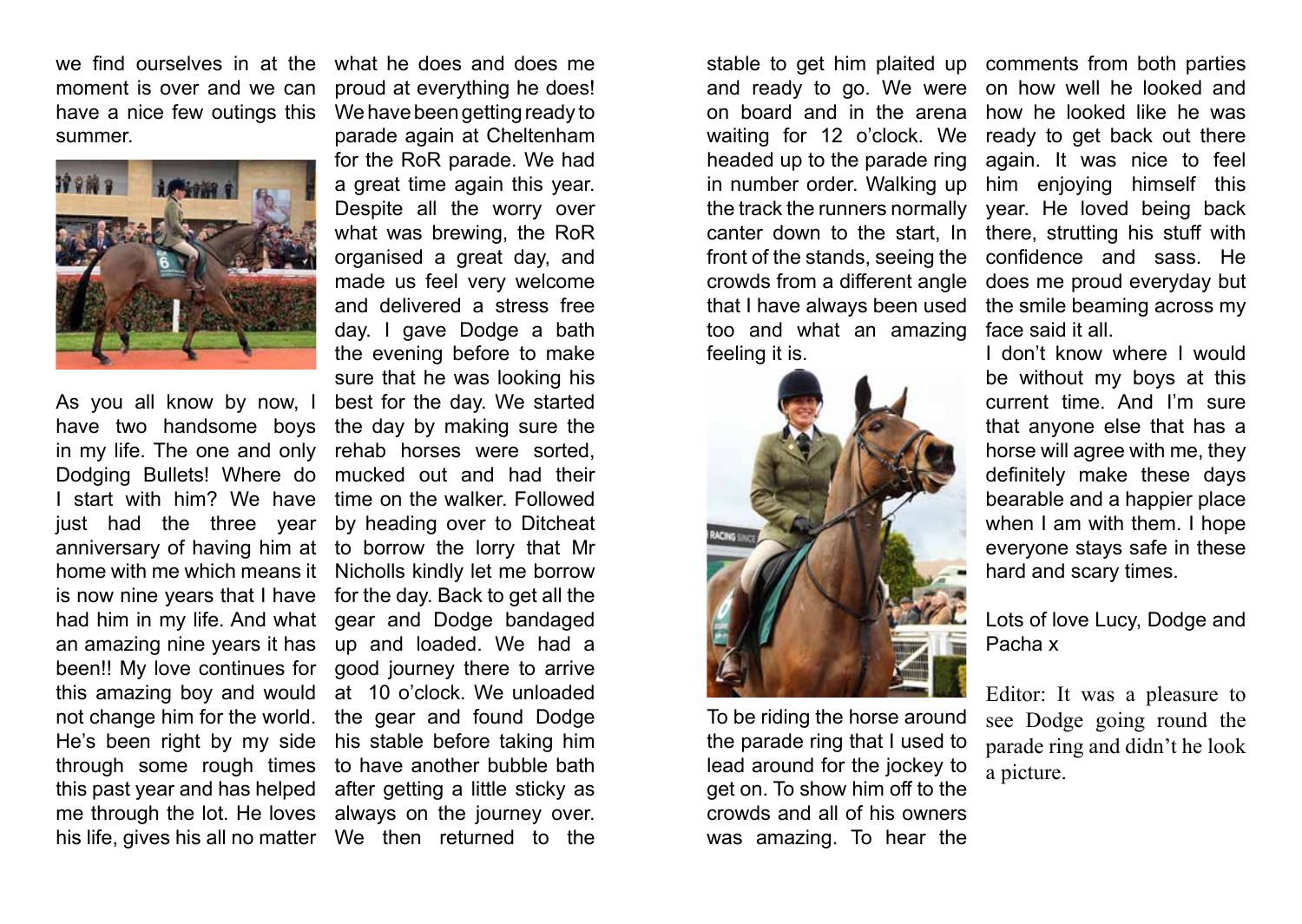### David Massey Article

As we all sit in our homes, with time meaning nothing whatsoever and (as I type) no sign of a resumption in racing, I, and indeed many freelancers like myself, worry for our futures. The Cheltenham Festival, despite only being a couple of weeks ago, might as well been a year, it seems so far in the distance. The debates as to whether we should have been there in the first place will go on for some time, but that's neither here nor there now it happened, and I'm glad it did.

I was lucky enough to enjoy three days of the racing and picked up plenty of pointers for the future - if Nigel Twiston-Davies hasn't got a good horse on his hands in One True King, then I'll go to the foot of our stairs, as my old Grandad would have said - but the rumours of a shutdown prompted me to take a couple of days work at the end of the week. Here's my view, from a pitch in Tatts, of how Gold Cup Day went for one of the ring's most recognizable

moustaches….

I'd been at a rainy Stratford on the Monday when Barry Pinnington - aka Pinno, Matt Chapman's darling in the ring - asked me if I'd like to work Gold Cup day with him, as he was short of a worker. Now, the original plan was to just go and enjoy myself for the four days and just do some writing, but with the looming shutdown of racing and a distinct lack of work for the foreseeable future, I decided I'd give him a hand. I'm glad I did really, as I impressed them that much he's already booked me for all four days next year!

I jumped up on the joint with Tim (his business partner) about an hour before the first. I was very surprised how long it took before it got even remotely busy. You'd expect, on Gold Cup day, for it to be rammed solid but that wasn't the case. 15 minutes before the Triumph though, it starts to pick up. Goshen is the one. They all want Goshen, and we can barely take a penny for Solo. I don't fancy Goshen myself, I think

his jumping will let him down, and have place laid him on the exchanges for a few quid. At the off Goshen is by far and away our biggest loser. One bookmaker near us took a £5000-£2000 near the off and he doesn't want it either. Turning in, we all know our fate… And then something unbelievable happens. With the race at his mercy, and his opponents all but dust in the distance, Goshen unseats his Jamie Moore at the last. You can't believe it. Punters go from cheering their winner in to a stunned disbelief as Burning Victory, an unconsidered outsider, is left to pick up the pieces. I have never heard a large crowd so quiet. (But I will do again later.) We've got lucky, very lucky. Sometimes you need a lot of luck in this game, whatever side of the fence you are on, and we got some there. Can we kick on from this and make it a good day? After all, there's a competitive handicap coming up, loads of runners,

many chances to get the

favourite beat. The Mullins backers, buoyed by their good fortune in the first, are piling in to Saint Roi. The euros are flying in, and at the off, it is a bad result for us if it wins. It's obvious coming to the last that, bar some Goshen-like misfortune, Saint Roi is going to win and this time we don't get lucky. That puts a dent in the first race profits for sure. And here they come again. "€200 Monkfish" is the first bet I lay. I take a £400 bet on him as well, the Mullins army are simply throwing the cash at us now. Bang, in it goes, and it's 2-1 to the punters. The payout queue is a long one. He's won the first three, he can't win the first four, can he? Well, it's Gold Cup time and Al Boum Photo is carrying the hopes for those that have had the Mullins yankee. I take a £300 and a £200 bet on him in quick succession, plus plenty of Euros as the Irish come in to back him. Delta Work, by contrast, isn't that popular and it's Santini that is the other loser in the book. As the race progresses, and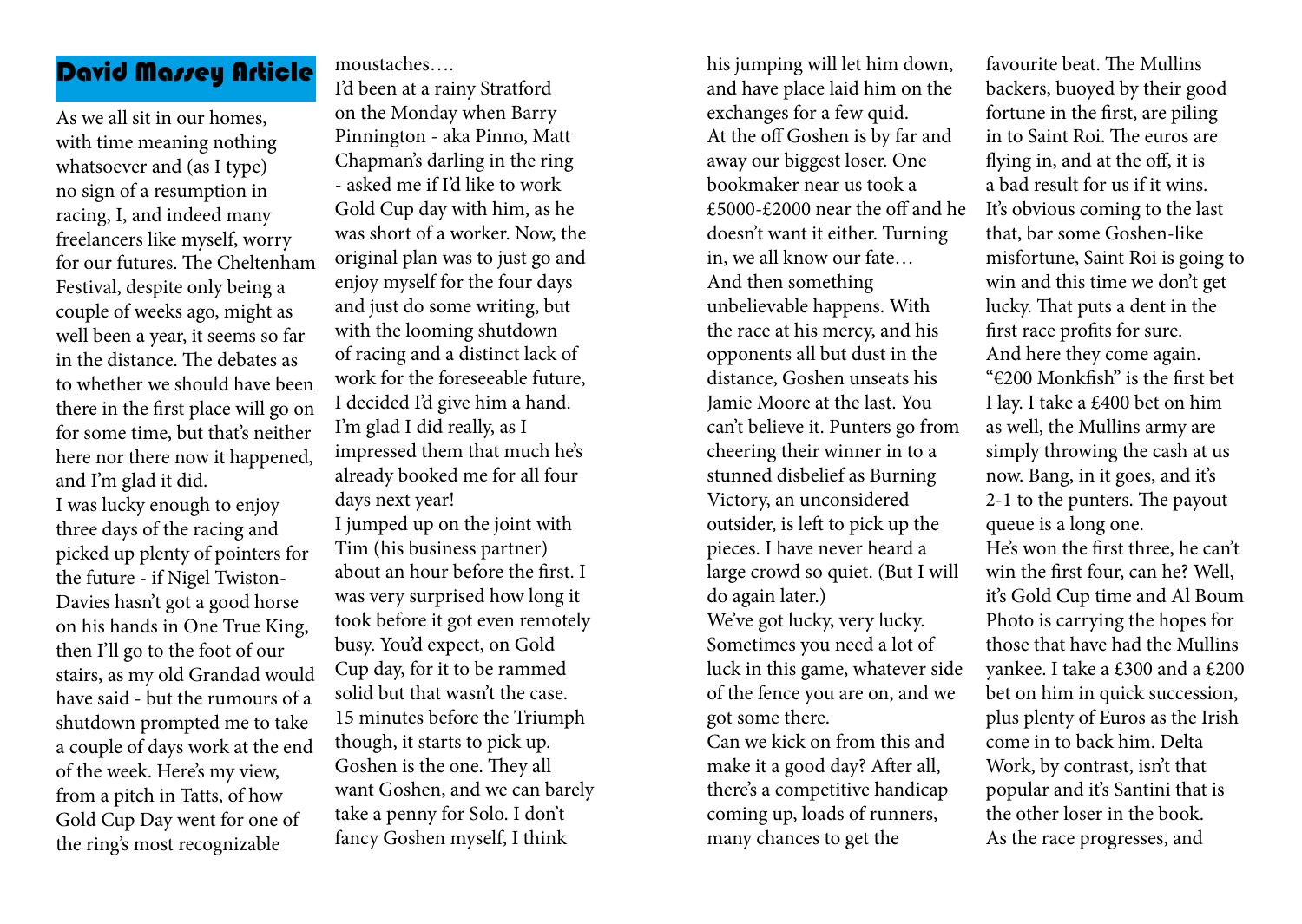there are simply so many in with a chance at the top of the hill, we start to hope that there might be something to get us a result. What's this down the outside, travelling like a dream? It's Real Steel, that's what. That gets us the jackpot and it would be some irony if a Mullins horse was to save our bacon after all. Sadly, his effort is rather shortlived, and to our dismay, it's the two bogeys that fight out the finish. Al Boum Photo wins his second Gold Cup and any profits left from that first race are now well and truly wiped. Foxhunters time. One Irish guy steps in and has €600 on Shantou Flyer at 7-2. He takes a step back from the joint after placing his bet, has another look, and steps back up with another €400. Tim doesn't fancy it and happy to stand the lion's share. Billaway is popular (of course) and at bigger prices so too is Law Of Gold, backed in from 33s to 12s at the off. It's a strange race to watch, with them strung out like washing for much of the contest, but as they start to bunch, one goes

clear. It's a 66-1 shot, It Came To Pass. This can't hang on, can it? It can. Never, ever have I heard total silence as a horse wins at the Festival in all my years of going, but I have now. Not one single person has backed it with us. A skinner at the Festival, the stuff of a bookmaker's dream. Sadly, that kills the day off. Not even another well-backed favourite in the shape of Chosen Mate can take the shine off things now and when the 25-1 shot Indefatigable wins the last, that caps off what, eventually, has been a good day. I'm done in, but I've still got Uttoxeter tomorrow and Rasen at Sunday to come. After that….who knows?

If you've enjoyed my articles for the CTCRC this season and have maybe even benefitted from them, please feel free to buy me a coffee at https://ko-fi.com/davidmassey. Thankyou for your help.

### *John Hales Article*

Once we got into March it seemed that the only things to concentrate on was the Festival and the Corona virus. Looking back now on the Festival how lucky we were that it took place and as always provided National Hunt racing of the highest quality. One week later I doubt the Festival would have taken place. For me and my family we regard the Festival as the Holy Grail and went there full of hope that our three runners would produce good performances and all go home safe.

The first day we had Maire Banrigh in the Arkle and she went to the Festival having won her last 6 races. I have watched the race many times and at the time of her fall I was confident she had every chance of finishing in the first three. She was travelling and jumping really well and then stood off to far from a fence. Her back legs caught the top of the fence and down she went. I adore this horse, her temperament

combined with her jumping ability and cruising speed makes her an outstanding racehorse. I have gone over the race many times and I have come to the conclusion that I will not run a horse at the Festival again unless they have already had a run round Cheltenham. After the race the priority was to have the horse examined and we were advised to send her to the veterinary hospital in Newmarket where she would be comfortable and looked after by excellent staff while undergoing a thorough examination.



It was the following day when I heard the news I hoped I would not hear. We were advised that she had a double fracture in the Hock and her leg put in a cast. At that time we were advised by the medical team that it was unlikely she would ever race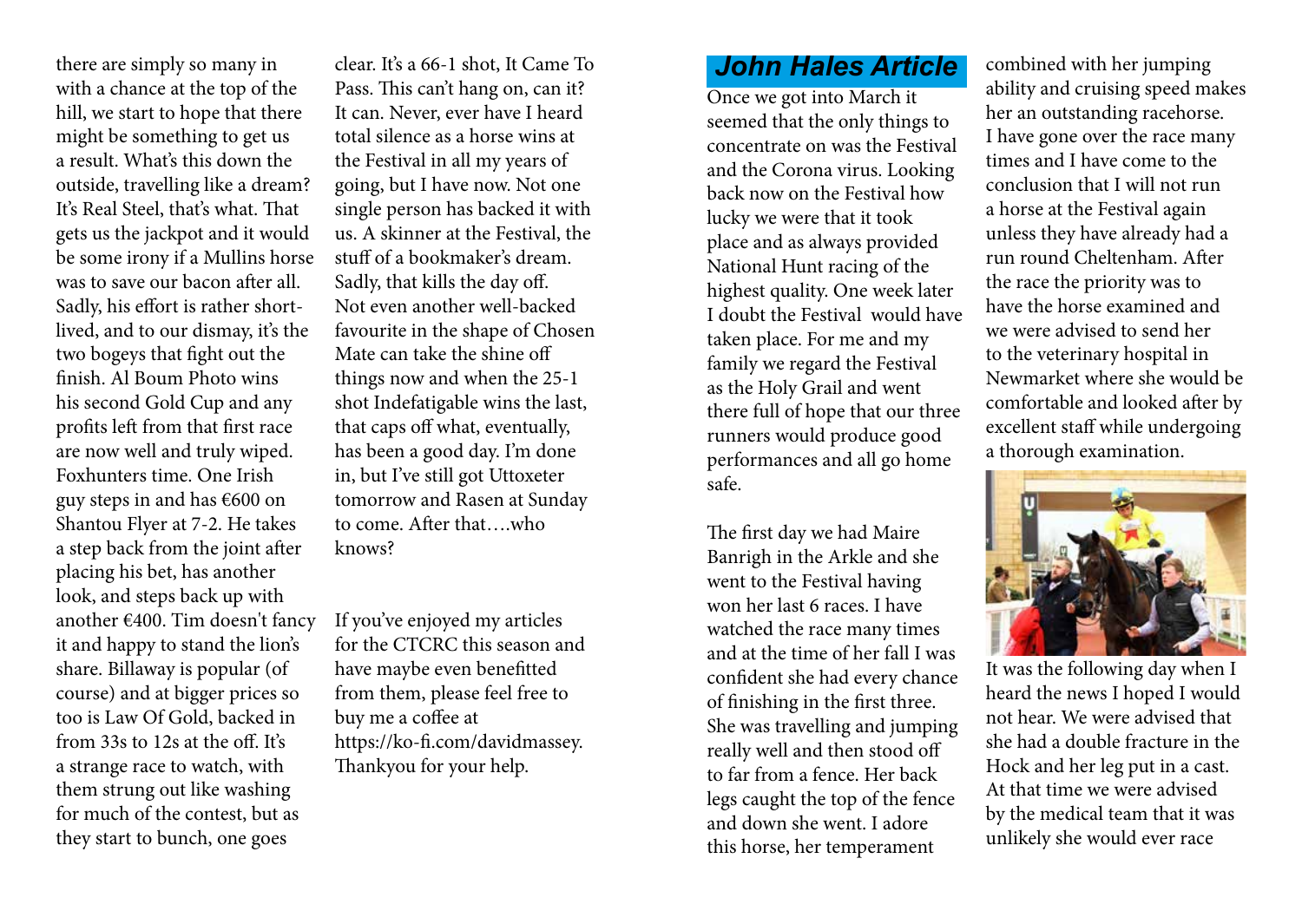again. Last week the cast was taken off and the medical team advised us that the healing of the fractures was excellent and better than expected. The situation now is the cast will be taken off sometime in April at which time we will be advised on her prospects of racing again. We will not take any risks with her and we have already decided that she will be put into foal in 2021 if her racing career is over.



So having had a very disappointing first day we had 2 runners due to run on the Wednesday. Protektorat in the Coral Cup and Politologue in the Champion Chase. We believed Protektorat had a good chance indicated by the Betting. On his return to the parade ring Harry Skelton complained of

the slow pace at the start when our horses strength is to come off a fast pace. However it was a blessing in disguise with the Champion Chase being the next race. Now it was Politologue's chance and would our luck change for the better.

I noticed in the pre parade that Politologue looked very sharp and on his toes. He was wearing a red hood which was to be taken off at the start. This is a new aid to help horses settle and Paul had phoned me the week before saying they recommended that the hood with ear plugs were no longer necessary and advised on use of the red hood. He was spot on and produced Politologue in outstanding shape for the race. What followed was a brilliant exhibition in jumping at speed and Politologue gave very impressive performance to be a worthy winner. I was sorry Altior was not there because I would have loved to have taken him on with that performance. I have great memories of this race which we first won with One

Man followed by Azertyuiop. A very big thank you to all the race goers who gave him a great reception. We had a dinner in the evening when Harry Skelton gave a speech and congratulated Paul in producing the horse in such great racing condition and then revealed details of the main contributor to the success. It was two Magpies that Harry saw going down to the start. I responded by saying thank God there were two of them.



Sadly it looks if racing is over for the time being. For myself I have been told that I am vulnerable to the virus because of my age and the illness I suffered last year. I am now in total isolation and totally bored but thanks to Politologue I watch the race at least 5 times a day and he keeps winning!!!!!

Following Cheltenham I could not resist buying a horse from France who is a 3yo and had one race which he won at Auteuil in Paris. He has similar blood lines to the Gold Cup winner so we have planned to win the big race in 2024!!!! He has passed the vet and comes over to the UK next week.His name is Monmiral and will be owned by Sir Alex Ferguson, Ged Mason, my daughter Lisa and myself. He will go into training with Paul Nicholls. I hope you all are taking all the steps to protect yourselves from this Virus and that we all survive to enjoy many more Cheltenham Festivals.

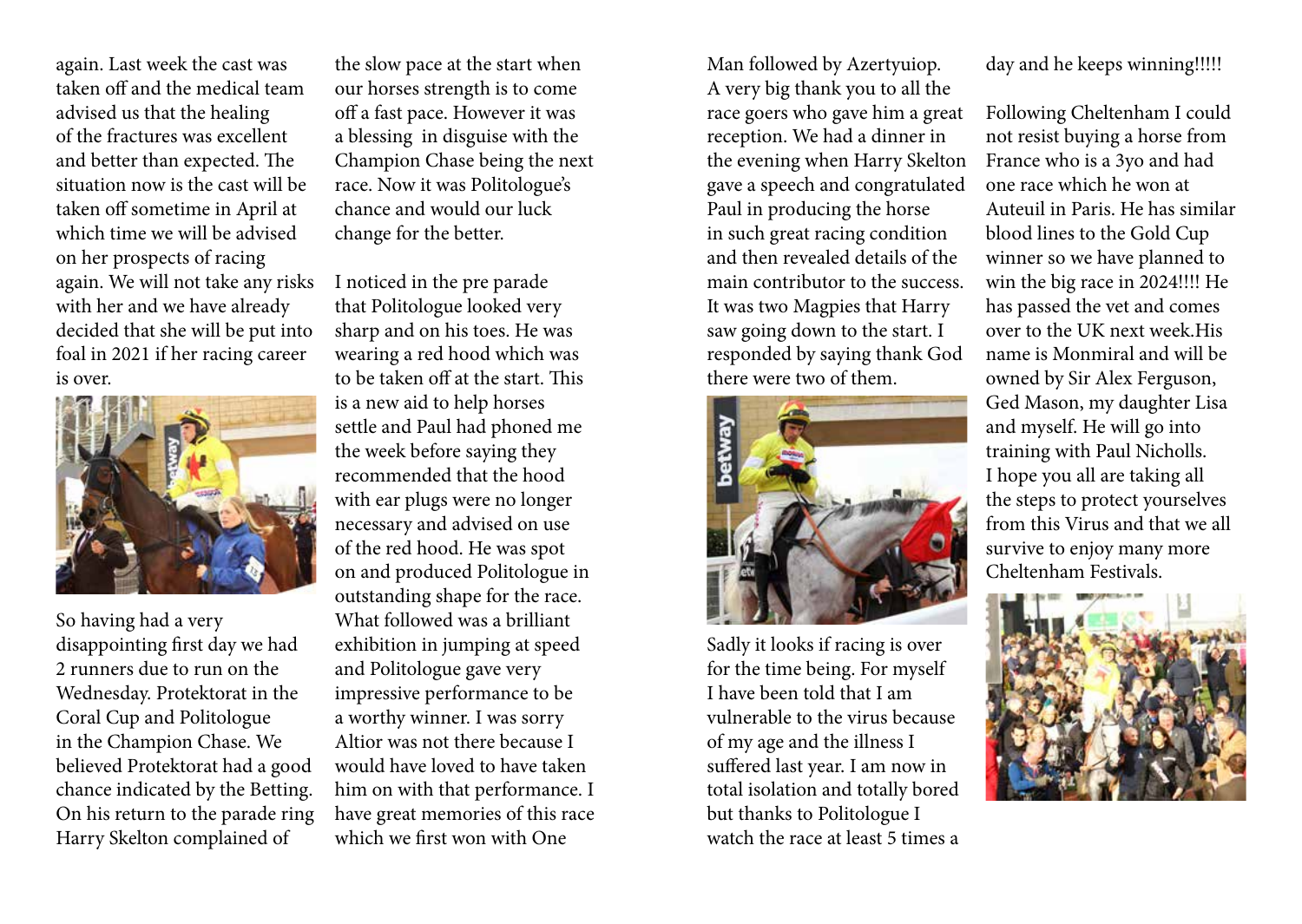### *January Club Night By David Bishop*

### *Two Clerks of the Course*

Over 70 members attended our January Club Meeting to hear David Massey interview Simon Claisse and Robert Bellamy about their experiences as Clerks of the Course.

Simon Claisse told us that the present going at Cheltenham was "soft, drying out a little" but that he would not be astonished if "we were watering at the Festival". This was not to be!

Robert Bellamy's experience has been at the racecourses of Warwick, Stratford, Nottingham and Towcester. Trying to keep decent going at Towcester was a challenge due to clay soil and a sloping course with much water run off, resulting sometimes, in uneven going. Stratford, by contrast, can be irrigated in a day or two so the ground is always even.

Robert confirmed that sadly Towcester will not resume racing. Long negotiations were held by interested parties but they did not

feel they could sign up to the lease requirements. This is a great pity as there are not enough stamina tracks.

One happy incident there was AP's 4000th winner when JP McManus offered to buy everybody present a drink! This put a lot of pressure on the bar staff with a final bill of £11,500 !

Simon reflected on the many changes at Cheltenham since he joined 20 years ago. For owners the quality of the experience has improved markedly. The quality of ground staff is much higher. Horse welfare is much more important now, including moving two troublesome fences. And of course, the £70m building programme.

He said that Cheltenham had taken the initiative to appeal to a much younger audience, with Education Days, Racing to Schools Charity, Junior Jumpers, Pony Racing and strong marketing to parents. All this with no mention of betting!

The job of Clerk of the Course, according to Simon, is not just a matter of growing the grass. The team is all important. Head Groundsman is a key role. The Festival can be lonely for the

Clerk of the Course, wandering about, mobile at the ready. It is a good day when you don't get noticed – rather like being a football referee!

Cheltenham is trying hard to create a memorable experience for owners. Syndicates are the key to the future and as many members as possible should be allowed into the parade ring.

Discussion moved on to other topics. Some punters grumble that there is too much racing, but it has to be matched to the horse population.

In summer, some people have argued for a 7 or 8 week break from jump racing. Robert B thinks a 4 week break in August/ September is ideal. Jockeys need to switch off, but would lose their fitness if the break is too lengthy.

Discussion concluded with horse welfare and the all important whip issue. Robert B feels the current rules are appropriate – especially with the 'softening' of the whip. Simon feels that Racing's image is crucial and that public opinion will compel the authorities to tighten up the rules in the next few years. It was noted that 100,000 people had signed a petition to

take the matter out of the hands of the BHA.

It was agreed that allowing a jockey to keep the race when they had infringed the whip rules was odd.

We also heard about one of the most difficult parts of the Clerk's job – forecasting to trainers what the going is likely to be on race day. A small minority of trainers are never happy! Simon told the amusing story of a retired Clerk of the Course, Hugo Beavon, who suffered a severe telling off from a lady trainer. Hugo's response cannot possibly be printed here, so I'll rely on members who were present to tell others who were not, via 'Word of mouth'! Everyone agreed that it was a most informative and enjoyable evening, well chaired by David Massey with two very interesting and entertaining interviewees!

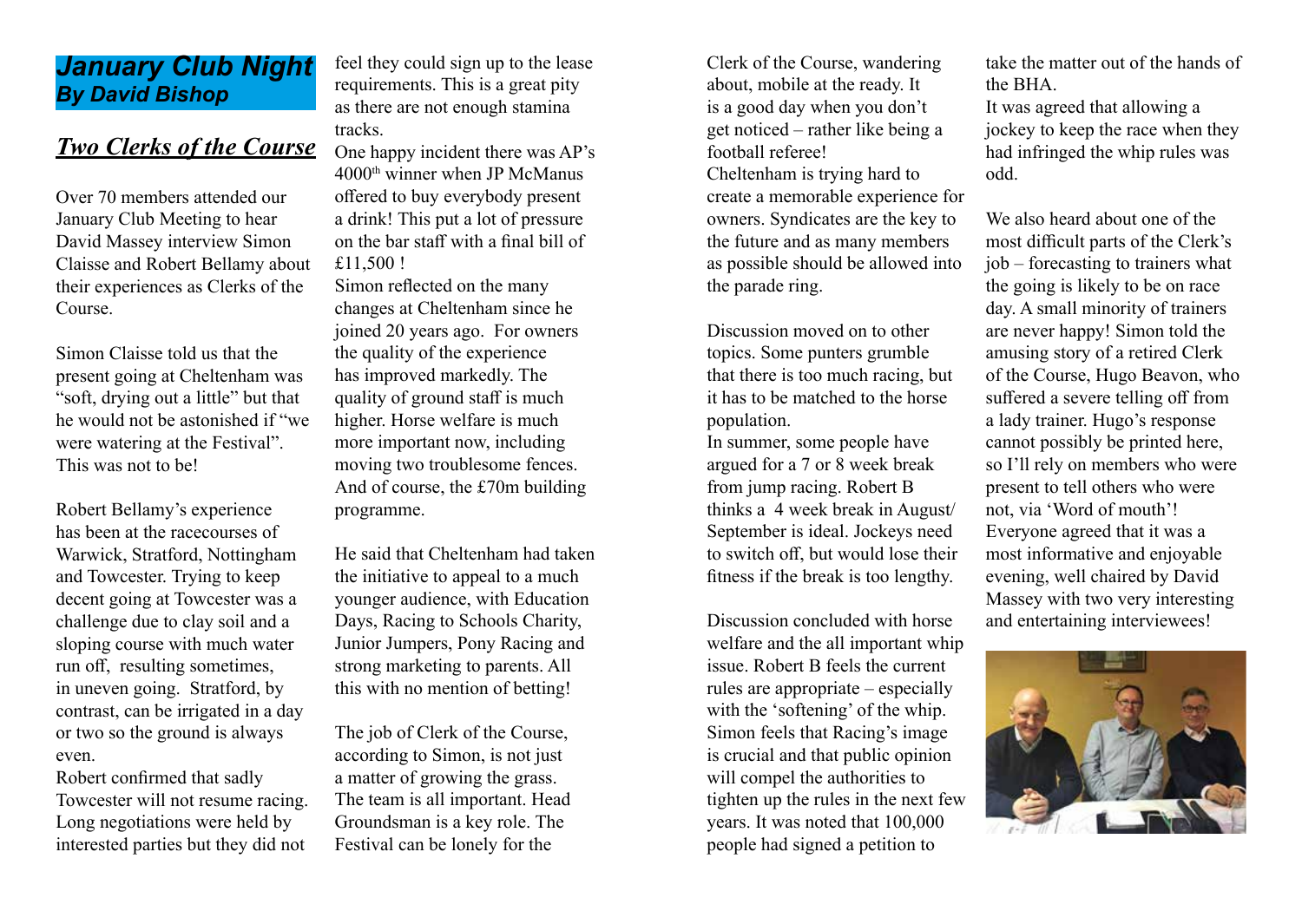### *LOCKDOWN By Jo Davis*



Its Tuesday the  $31<sup>st</sup>$  of March and we were supposed to be running a horse at Southwell today, he is called Its For Alan and I say supposed to be running, as we all know the Corona Virus has stopped Great Britain and the world in its tracks.

As a small trainer we are reliant on horses being in work and constantly pushing forwards, hoping our results in the smaller races attracts more owners. I myself have had a dreadful year with the horses being laid low with a virus of their own. This has impacted dreadfully on

the amount of horses and paying owners that I have in my yard. I currently have 3 horses that I need to sell to owners and without racing and better results, I have no outlet for them.

Horses like Alan are my bread and butter, I won with Alan last year but this year we have nursed him through various niggly problems and the virus and I was hoping to be able to pay his owners back for their loyalty with a good run today. Alan is now in a field having a very long rest…



The Corona virus has ensured that myself and many, many other trainers are having to turn horses away and reduce staff's hours or lay them

off. Luckily the government furlough scheme is a god send for people like me, I have 14 horses turned away, the income generated from that won't cover one lot of wages, let alone 3 (if you include mine and I'm only paid £195 a week…).

I count myself as one of the lucky ones, however there are many self-employed people who work within the industry, who may have only started trading in the last year that will go out of business. There are trainers who train flat horses with their two year olds all dressed up and nowhere to go, I know that we all think racing will resume in May, however I am very doubtful this will happen, I would love to be proved wrong though.

I have heard already of trainers being left with horses and owners not paying their bills, unfortunately I feel this may well become a common

occurrence, very concerning.

Lastly I would like to spare a thought for the bloodstock industry, there are thousands of horses that have been bred and prepped to sell this spring, from two year old breeze up horses to 3 year old store horses, not to mention the older horses that the trainers move on to make room for the 3 year olds they want to buy.

At this present moment we can only do our best and we all need to stay safe and follow government guidelines to ensure this is all over as quickly as possible.

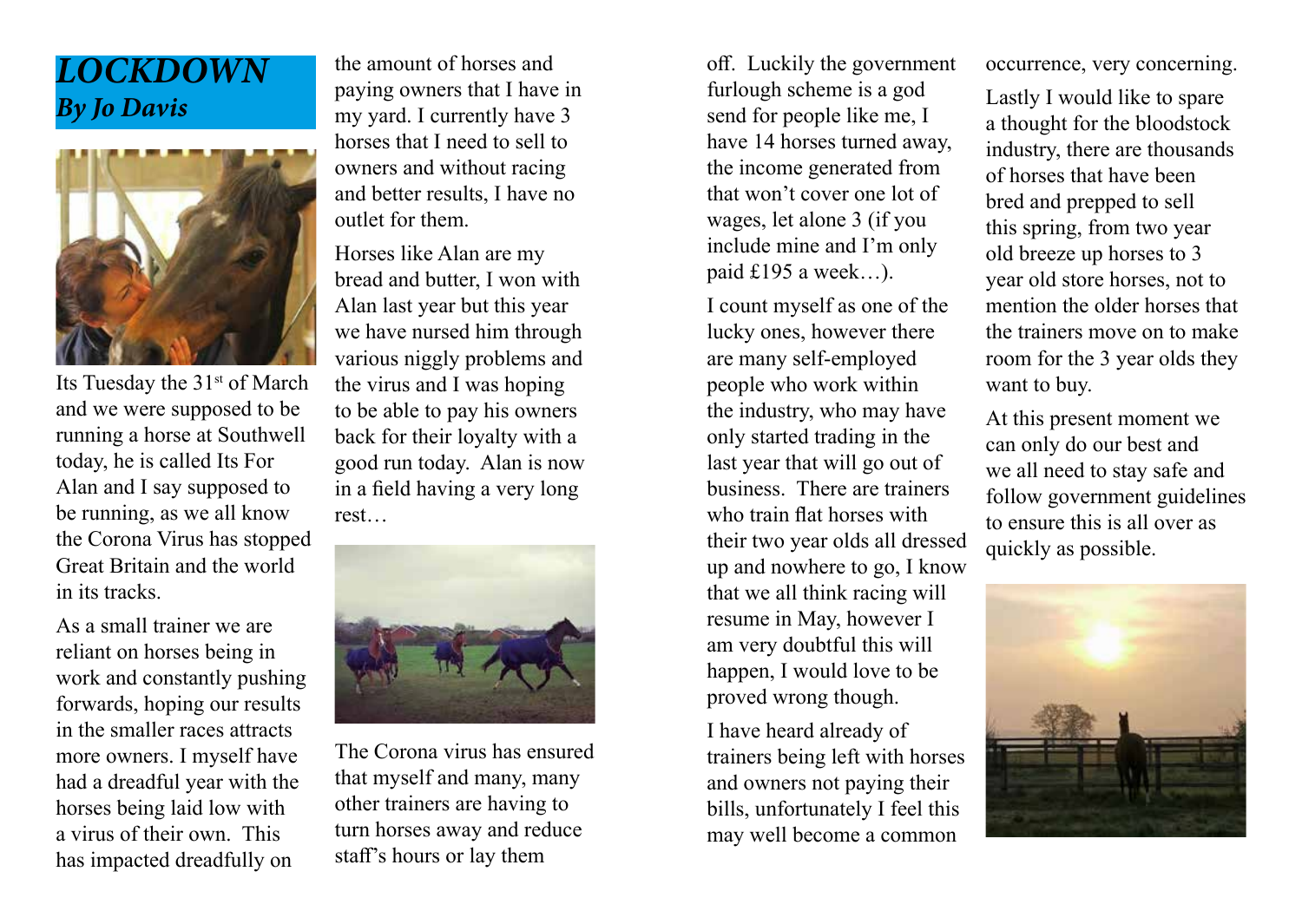### *Stable Life at Jonjo O'Neill Racing By Jo O'Neill*

Sadly, I haven't seen Philip, the fat, friendly pheasant, since January 9<sup>th</sup>. He strutted over when I was feeding the field horses and followed me back to the jeep. I suppose, realistically, the odds were never in his favour, but I still look out for him, just in case. I often hope other cock pheasants are him, but they flap away and are always much too skinny.

January 15<sup>th</sup>: John Dina had an amazing day when Django Django won at Newbury. Django jumped much better than last time out and won well. John received a hamper of artisan foodstuffs for being the winning groom, which was a lovely touch.



During evening stables, I'm now back looking after the pens and fields. After being flooded in November, the horses moved up to the main yard. All

the pens have had their stone drainage redone and a thick layer of new woodchip added on top, creating a lovely lingering scent of firs and spruce.

My constant companion is a muddy Freelander, SORN long ago and runs on red diesel. She is damp and breezy, with sodden old feed littering the footwells, pungent from spillages of creosote and mouldy old hay. The rear windscreen is smashed, and one front window is an inch from closure. She is dented with wonky wing mirrors but has one little luxury: a working radio!

 The office often fastens notices onto the riding-out board, and there are lots of laminated 'polite notices' around the yard. Some can be classed as 'impolite' and definitely state the obvious; a few are typed up in red ink and capitals! On the door of the drying room, one shouts, 'DOOR MUST BE KEPT CLOSED AT ALL TIMES'. Two in the lower drying room say, 'Please hang up all washed racing kit. Stop leaving it to fester!'; though it's still often left wet and waiting. On the huge industrial washing machine, I've stuck a notice requesting Velcro fastenings to be closed before

washing but, more often than not, I pull everything out and it's all stuck together in a big clump and has to be prised apart before drying.

I've put up notices down the pens, about not leaving rugs on the ground to get soggy. The final straw was when I picked up Dream Berry's under-rug and a rat scuttled out, interrupted from its cosy nap.

Head lad Johnny Kavanagh always says my notices are never read and, regrettably over time, I am beginning to agree with him. Alan Berry, also a head lad, is slightly more philosophical and says that at least everyone is informed.

January 22<sup>nd</sup>: I had a brilliant day at Warwick when Minella Rocco won the hunter chase. I thought Paul Nicholls' runner was a certainty, so I didn't have any expectations. Aine O'Conner flew over especially from Ireland to ride and was so lovely: willowy tall, slim and with a wide, beautiful smile. Anyway, the Nicholls runner gave his owner-rider a horrible time and eventually pulled up. Turning for home, Rocco looked beaten and was behind over the final fence. Yet, he stayed on, winning by seven lengths.

 Waiting on the chute, I felt rather emotional, hiding it behind the sweat rug for his hindquarters.



 He is a yard legend: our last Festival winner, second in a Gold Cup; a big, beautiful horse with a lovely character. Aine had an even bigger smile. "You must love him," she said, and I think she loved him a bit too. I was given a Jockey Club Warwick baseball cap and a packet of Polo mints and was overjoyed when Matty Gill and Rachel McMahon (who'd come supporting on their Wednesday afternoon off) came into the winner's photograph. On a personal level, I was especially chuffed because it meant that all 'my' horses have won – this was only the third season ever that this had happened to me.

Down the Plough Inn that evening, Alan summed it up: "It's not the 14-1 for the Foxhunters, it's just the fact he's won again." The whole table of us merry staff happily toasted that. I lifted my G&T in total agreement and celebration. Rocco's win meant a lot to us – he means a lot to us.

 I've always said that I wouldn't ride Rocco but, that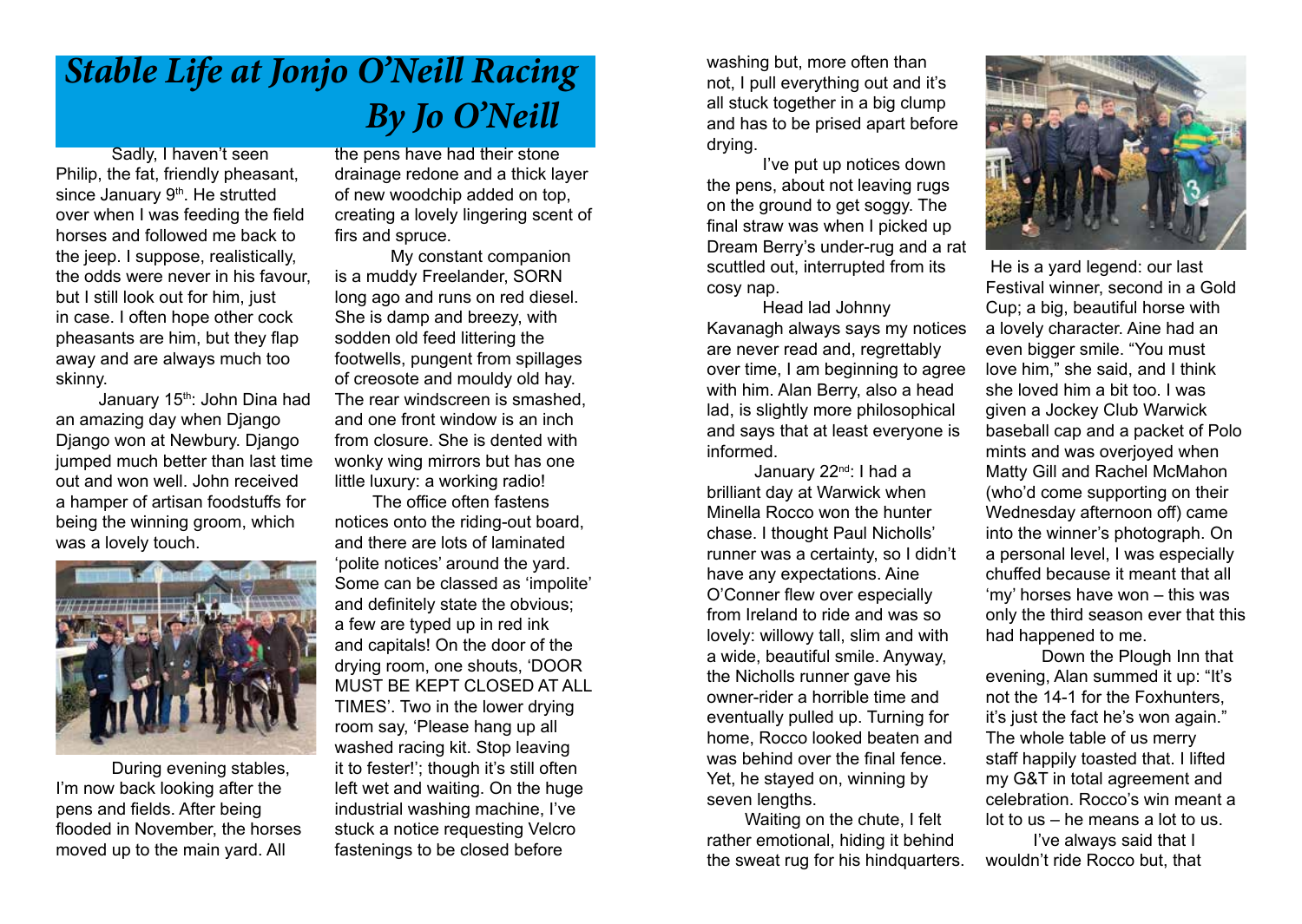Saturday, he was by my name! I was delighted – even more so when he didn't buck me off! He IS huge, his ears very far away.

 Matty won the Employee of the Month for his hard work riding Annie Mc. Annie was unbeaten in two chases at this point, and Matty rides her daily. Matty has been here since 2018, improving all the time with his riding, getting out his 'pointing licence this winter. His horses include Tedham, Generation Gap, Wasdell Dundalk and Flight Deck.



February 1<sup>st</sup>: Rocco won again at Wetherby, beating the reigning Foxhunters champion Hazel Hill. It was a skilful ride by Derrick O'Connor. I could hardly watch but Rocco powered over the finish, and I jumped on Harrison Day. I had cantered Rocco the day before and he had been so lazy, obviously mocking me! I felt incredibly proud. Before the race, he had been a nightmare to plait, holding his had so high I had to stand on two upturned

buckets. Afterwards, he was wired, running round the stable, only stopping to listen intently to the commentary.

 After the seemingly endless grey, wet days, the drop in temperature caused frosty, silvered mornings bookended by beautiful sunrises and sunsets. The skies, a watercolour wash of vivid colours, that no camera could do justice.

February  $8<sup>th</sup>$ : I drove two runners to Warwick accompanied by Morgan Roach. Pop The Cork (Corky) finished second and March Is On (Marty) let the side down by coming in eleventh! In Uttoxeter, Clondaw Promise (also looked after by Morgan) came second and Darsi In The Park won. This was the first English winner for a delighted Rachel.

At Newbury, Jonjo Junior won the Denman Chase on Native River. We felt proud of our young but talented jockey.

February 9<sup>th</sup>: Storm Ciara halted Exeter. It was my weekend on so I did my usual chores down the fields, which was very muddy and windy. It felt like I was fighting against a tornado. Luckily, I avoided the worst of the slanting rain at lunchtime!

 After AJ O'Neill got unseated at Doncaster off Mustmeetalady, Alan and conditional jockey Ed Austin put all the spare neck straps in the

tack room on his bridle. Ed is a joker, vivacious and amusing. He worked previously worked for Dan Skelton and Ian Williams. He's introduced a new tradition to the yard: whenever someone falls off, they must bring in a cake. This is fabulous, and enjoyed by all, except maybe AJ who, at one time, owed five cakes!

February  $20<sup>th</sup>$ : There was torrential rain at Huntingdon causing many lakes in the stable yard. Some stables were cordoned off, having flooded. This set the precedent for the new few weeks – grey days with lots of rain that caused flooding.



February 21<sup>st</sup>: I drove to the evening meeting at Wolverhampton with Ben Haig and Itoldyoutobackit (Ginge). As I've always worked primarily with jump horses, I worried about Ginge; going into the stalls, his Monty Roberts' stall blanket, requesting a late stall entry and speaking to the starter. The starter was a gentleman and gave me clear instructions. Ginge is wellmannered in the stable yard and

to lead up but must be saddled in the stables.

 Under the silvery floodlights, I carried the heavy stalls blanket round to the start. Ginge walked happily round wearing it. I watched in awe of the stalls handlers, who literally lifted four other runners into the stalls. It was clear that they are the unsung heroes of racing; there was ten of them and all worked so hard. They blindfolded Ginge but he reared up, shedding blanket and the jockey whipped off the blindfold. In the end, the handlers hoisted him into the stalls, working against his stubborn, locked legs. With a rear reminiscent of a BMX wheelie, Ginge leapt out with the others as the stalls clattered open. "What a bunch of \*\*\*\*\*, including yours" someone mumbled, and I couldn't disagree. I love my Flat racing, but that night was stressful.



February 27<sup>th</sup>: There was a surprise covering of snow. We rode our lots, dodging snowballs flicked up by their hooves. This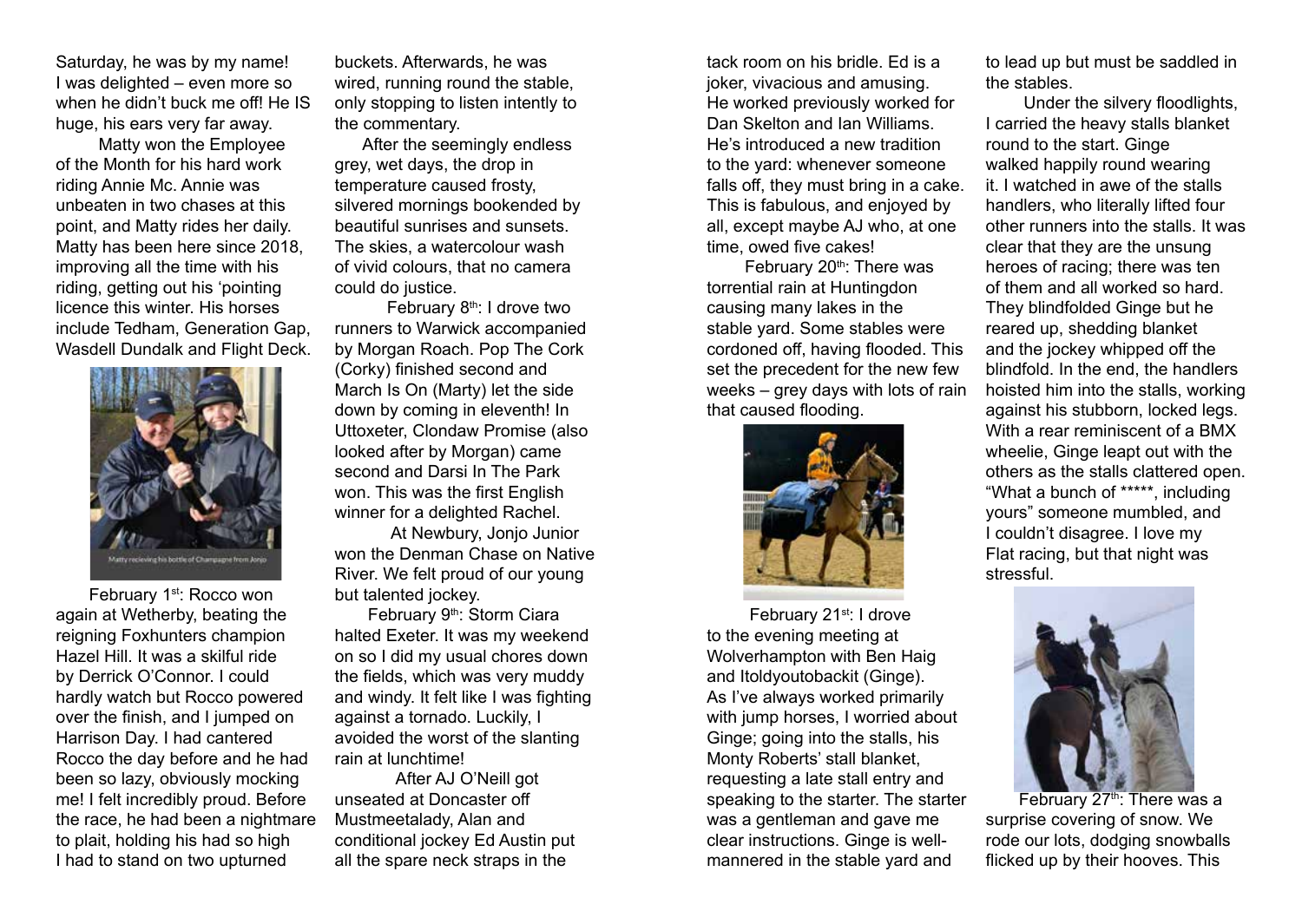snow was easily tolerated as it had melted by lunchtime.



 Florin Bogdan Enescu won the next Employee of the Month. I personally nominated him as he'd been so helpful at the pens and fields. He goes there most mornings to muck out and ferries hay and straw bales across. Florin, a friend of John's from Romania, has had a brilliant season with 'his' Maypole Class, Lock's Corner and Tegerek all winning once and Garry Claremont winning twice.

March  $10^{th}$ : The first day of the Festival started with me driving three runners up to Sedgefield, accompanied by Morgan and Megan Petrie. The day was chilly but sunny. It was easy to feel distanced from the other meeting, but I watched the races on the big screen. After two were placed and a best turned out, it wasn't a bad day.

 Much to my excitement, I went to the Friday of the Festival. It's such a special place, with

unbeatable atmosphere, and I felt very proud to lead up Rocco in the Foxhunter's. The sun shone, as yellow as the Gold Cup winning colours. Whilst we were in the pre-parade, I heard the fantastic Al Boum Photo win the big one for the second year running – a horse I had picked to do so. The cheers were deafening thunder, the applause pulsated. I felt privileged to have been present that day, as I had been at Tiger Roll's second Grand National back in April.



 Rocco was an absolute gent in the packed paddock – and he finished fifth. At one point, he looked like he was coming with a rattle, but he couldn't make up the ground. Yet, he finished safely and made me happy. Afterwards, he was spooking at the mist fans, so he was more than ok.

There was another reason why I felt chuffed to be there that day – it was a decade since I had led up Imperial Commander when he won his Gold Cup. A few amazing memories resurfaced.

I was incredibly lucky to have looked after him and I'll never forget those days; simply I'll never forget Nelly.

Only two days later, with the cancellation of this year's Grand National, we were all left wondering how the Festival occurred at all.











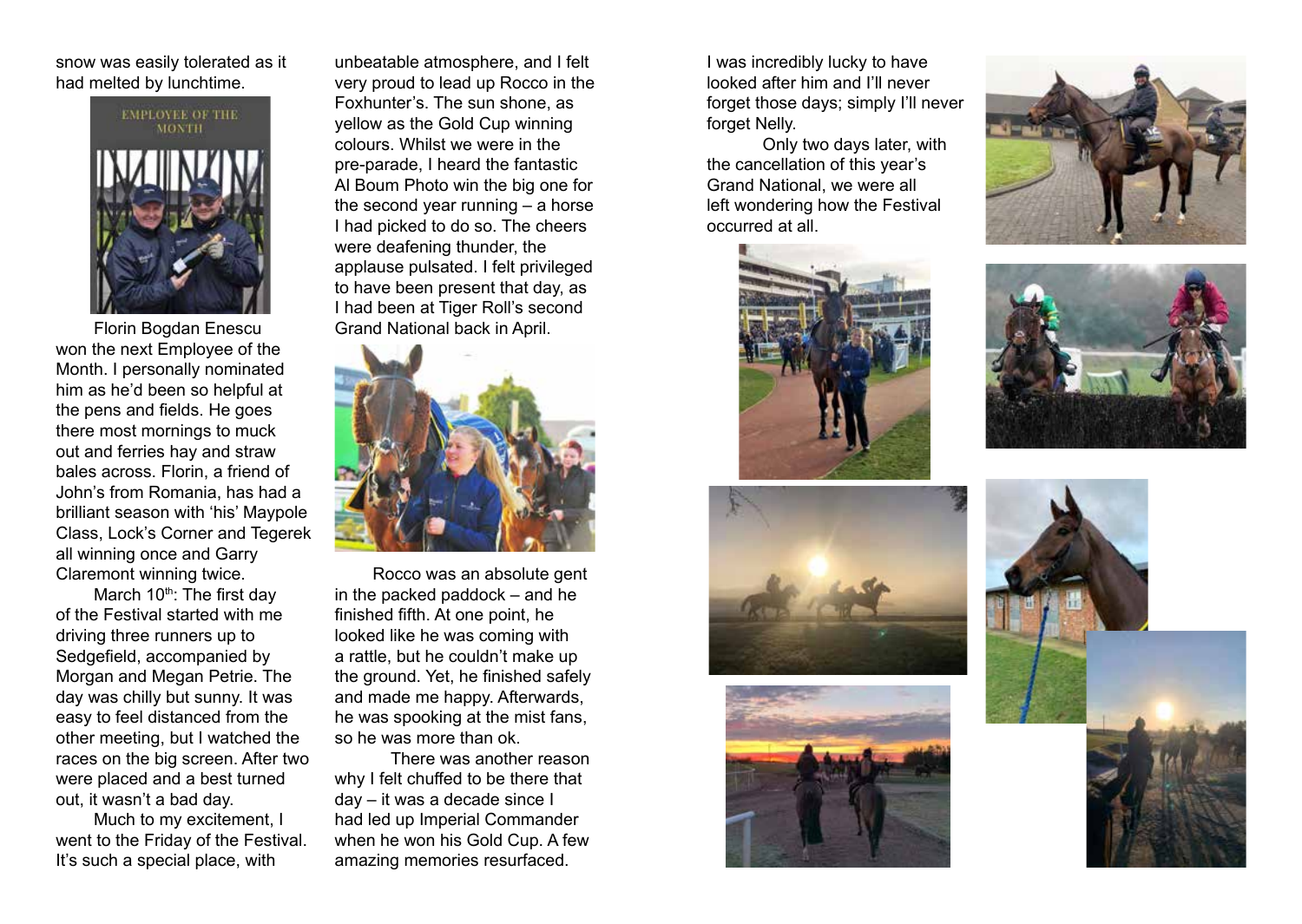### *Fergal O'Brien and Guests Evening Wednesday 19th February 2020*



After a recent visit to the new Ravenswell yard earlier in the month, attendees at the February club night enjoyed an entertaining evening with Fergal O'Brien and team; Sally Randall, Fern O'Brien, Connor Brace, and Liam Harrison.

The evening was chaired by Edward Gillespie who opened the evening by cutting straight to the chase in asking young fourteen-year-old Fern, her father's worst habits. Fern didn't have to think too hard and was adamant that it was

his better qualities including

his fantastic ability to educate riders and communicate with owners which Fergal has often been well recognised for.

her father's terrible swearing! Fergal has fond memories from She did, however, remark on three and a half years at Tim's Tipperary born Fergal became interested in racing from a young age following the footsteps of his two older brothers David and Brian. Although not from a racing background, Fergal remarked on his father's passion for racing which helped encourage him to pursue a career in the industry. He moved to the UK, and after a stint in the racing school, eventually found himself under the tutelage of the legendary Captain Tim Forster. Fergal acknowledged the Captain as a fantastic trainer who had a great passion for three-mile chasers yet a terrible intolerance for jockeys who he branded as 'prima donnas'. Letcombe Brook base included

celebrating winners such as Commander and Khyber Kim Dublin Flyer and Cherry Hero although also remarked on the dreaded late evening visits from the Duchess of Westminster who would have to have at least three gin and tonics before inspecting her horses!

Fergal's intentions to be a jockey were short-lived after he reminisced about his first ride in a two-mile hurdle race at Ludlow. After getting run away with down to the start, he asked for advice from one of the senior jockeys down at the start and was provided with the advice "stay the f\*\*k away from me!". Fergal laughed that even reminding himself of the experience frightened him and urged Edward to move on from the subject. The next step in his career was joining the Nigel Twiston-Davies team, initially as a stable lad before progressing to run a satellite yard. Fergal enjoyed successes at the

before being approached by Chris Coley to set up his own operation.

Chris's confidence in Fergal's ability encouraged him to commence training. Initially, after a stint at Timmy Murphy's Kildaragh Stud, Fergal moved back to Naunton to rent Nigel's top yard. Between the winners supplied by the two trainers, they could have notched up a Champion Trainer title with more winners recorded in a season than Paul Nicholls. Earlier last year Fergal was introduced to Rupert and Nikki Lowe and between them, this has resulted in the establishment of the Ravenswell base which so far has supplied the team with 57 winners this season. Fergal accredited much of his success to his fantastic team and next to take the stage was his partner and assistant trainer, Sally Randall.

Naunton base such as Imperial

Sally informed the audience of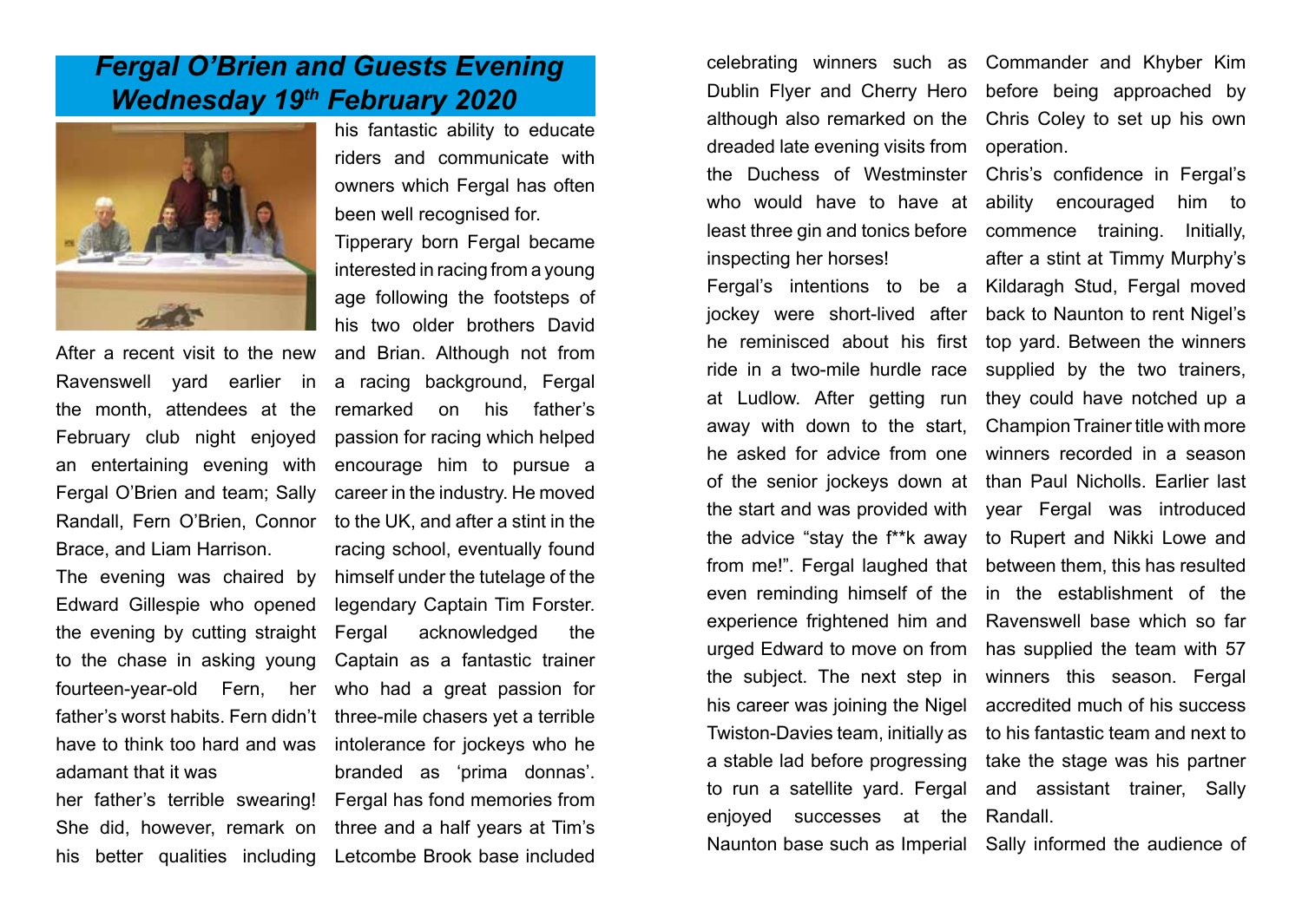her early passion for horses and start with her father highlighting spent time working with an event that on her first race she was rider before joining racehorse too busy gossiping to her trainer John O'Shea. After finishing a horse management course at Hartpury college, Sally joined the army where she eventually was given the opportunity to have a race ride in the Grand Military at Sandown. Sally reminisced about walking the track with her late father, who looked at the fences and commented, "Gee, this is a bit different". Sally finished second and returned to win the race the following year for her regiment with the winner consequently trained by Fergal. She became the first female rider to win the race and laughed that she only won because she disregarded Fergal's riding instructions.

Next, Edward was keen to quiz Fergal's daughter Fern on her introduction to the pony racing ranks. Fern has been racing since 2016 and laughed at her

best friend. Despite this, Fern has displayed her ability by winning multiple pony races since including winners at Cheltenham and Ascot. The panel discussed the benefits of pony racing including the ability for riders to experience the fundamentals of a race day in an effort to minimise anxiety on an official race day.



consistent ability to miss the made quite an impact on After a short interval, the panel was joined by Connor Brace (conditional jockey) and Liam Harrison (amateur jockey). Welshman Connor became involved in racing through his grandfather. He has already

the racecourse winning 35 winners from 250 rides. Fergal attributed some of this success to Connor's tremendous ability to stay cool under pressure. The trainer remarked on Connor's first ride at Bangor-on-Dee where despite most jockeys being full of nerves riding for a new trainer, Connor slept the whole way and they had a job to wake him up!

Liam Harrison has recently joined the Ravenswell team and has already ridden 7 winners from 50 racecourse rides. This includes his first ride at Cheltenham in October last year where he enjoyed success aboard Petite Power. This day also supplied Connor and Paddy Brennan with a winner, and Fergal with his first treble. Among the panel, this was cited as the best day's racing as a team.

Fergal made a big effort to highlight that Ravenswell operates so well due to

his fantastic team. He also commented on the importance of horses being mentally as well as physically fit. This is also consistent for jockeys and Liam and Connor spoke about jockey coaching being highly valuable to them as they progress in their careers.

With all roads now leading to Cheltenham, Fergal spoke about his festival week hopefuls which include Champagne Wells (Coral Cup), Goodbye Dancer (Conditionals race) and Brief Ambition and Ask a Honey Bee expected to line up in the Champion Bumper. The evening was very informative and enjoyed by all present and we wish Fergal and team continued success in the future.

#### By Fiona Dowling

Editor: Fiona was a member of CTCRC committee but has a new job which has taken her away. Many thanks to Fiona for all her input.